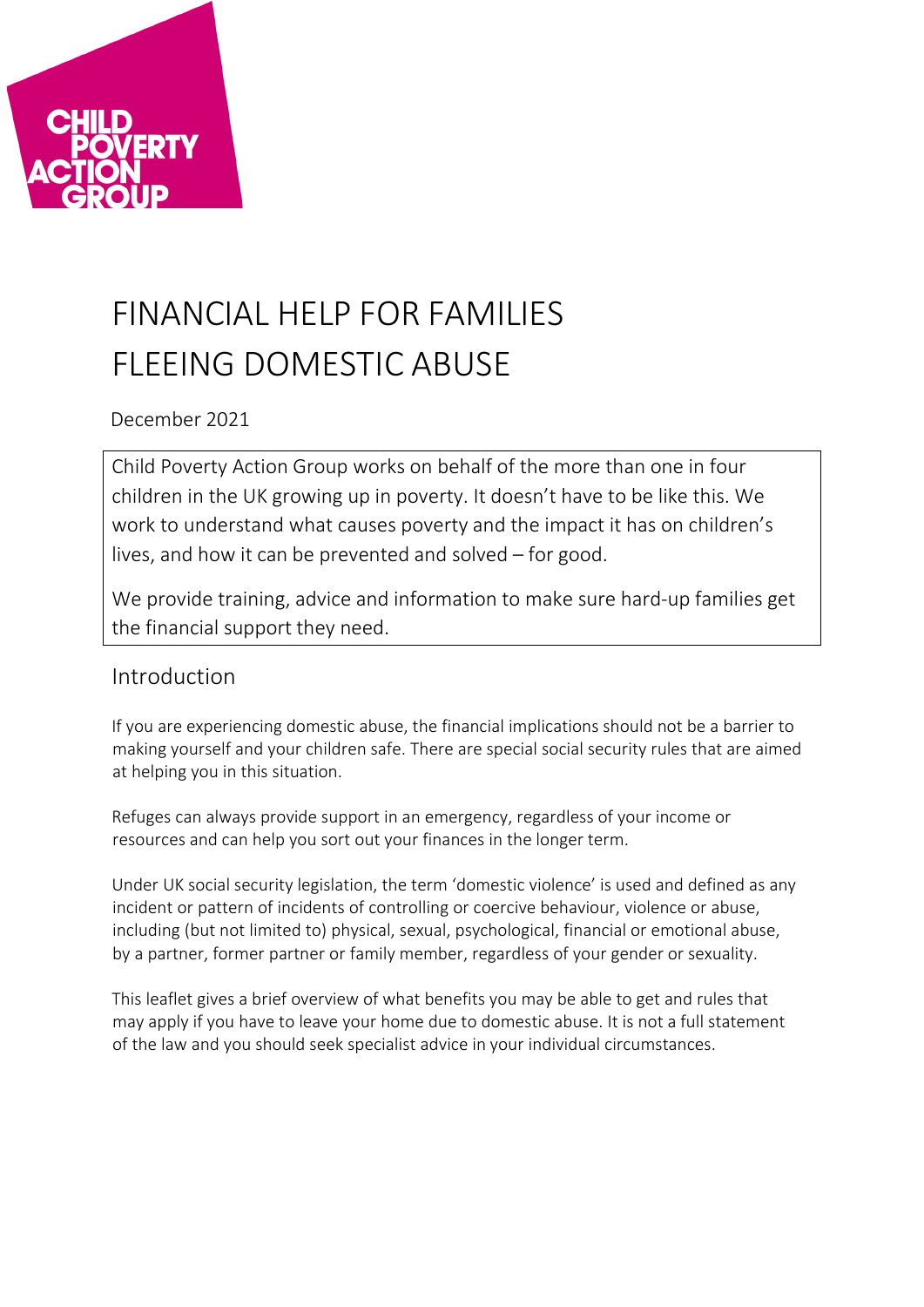# What financial help is available if you need to flee your home due to domestic violence?

Scottish Welfare Fund / English Local Welfare Assistance Schemes / Welsh Discretionary Assistance Fund

Some of the help available is different depending on where you live.

In Scotland, you can apply to the Scottish Welfare Fund for a Crisis Grant for living expenses if you need to leave your home in an emergency. You can also apply for a Community Care Grant for other needs such as travelling expenses or household items if you are moving into a new home, and are facing exceptional pressures due to domestic violence. You should be without income or on a low income, such as getting certain benefits, but this is not essential. You should apply to your local authority for a Crisis Grant and/or Community Care Grant from the Scottish Welfare Fund. You should also claim any benefits you are eligible for and request an advance payment.

In England and Wales, if you need to leave your home in an emergency you can apply to your local authority's Local Welfare Assistance Scheme in England, or Discretionary Assistance Scheme in Wales. Each local authority runs its own scheme. These schemes have replaced the discretionary part of the Social Fund in England and Wales. Please note, not all English councils run a local welfare assistance scheme and the rules about eligibility and the level of help available vary between schemes. Ask your local council for details of the scheme they run. Applications are usually online and you can apply for emergency living expenses and the costs of any travel involved in fleeing domestic violence. You may also be able to apply for the costs of essentials such as white goods if you have had to move in a hurry and need to settle somewhere new. You should also claim any benefits you are eligible for and request an advance payment.

For more information on local welfare assistance:

- in England, see [Advicelocal.uk](https://advicelocal.uk/welfare-benefits)
- in Scotland, see [mygov.scot](https://www.mygov.scot/scottish-welfare-fund)
- in Wales, see [gov.wales](https://gov.wales/discretionary-assistance-fund-daf)

### Universal credit

Universal credit is a working-age means-tested benefit, payable whether you are in or out of work, which can include amounts for children, childcare costs and housing costs. It replaces income support (IS), income-based jobseeker's allowance (JSA), income-related employment and support allowance (ESA), housing benefit and tax credits (known as 'legacy benefits') for new claimants.

If you have fled domestic abuse and have a low income, you will have to claim universal credit in the following circumstances:

- you have children and were previously getting tax credits as a couple; or
- you have become liable for rent for the first time, or in a new local authority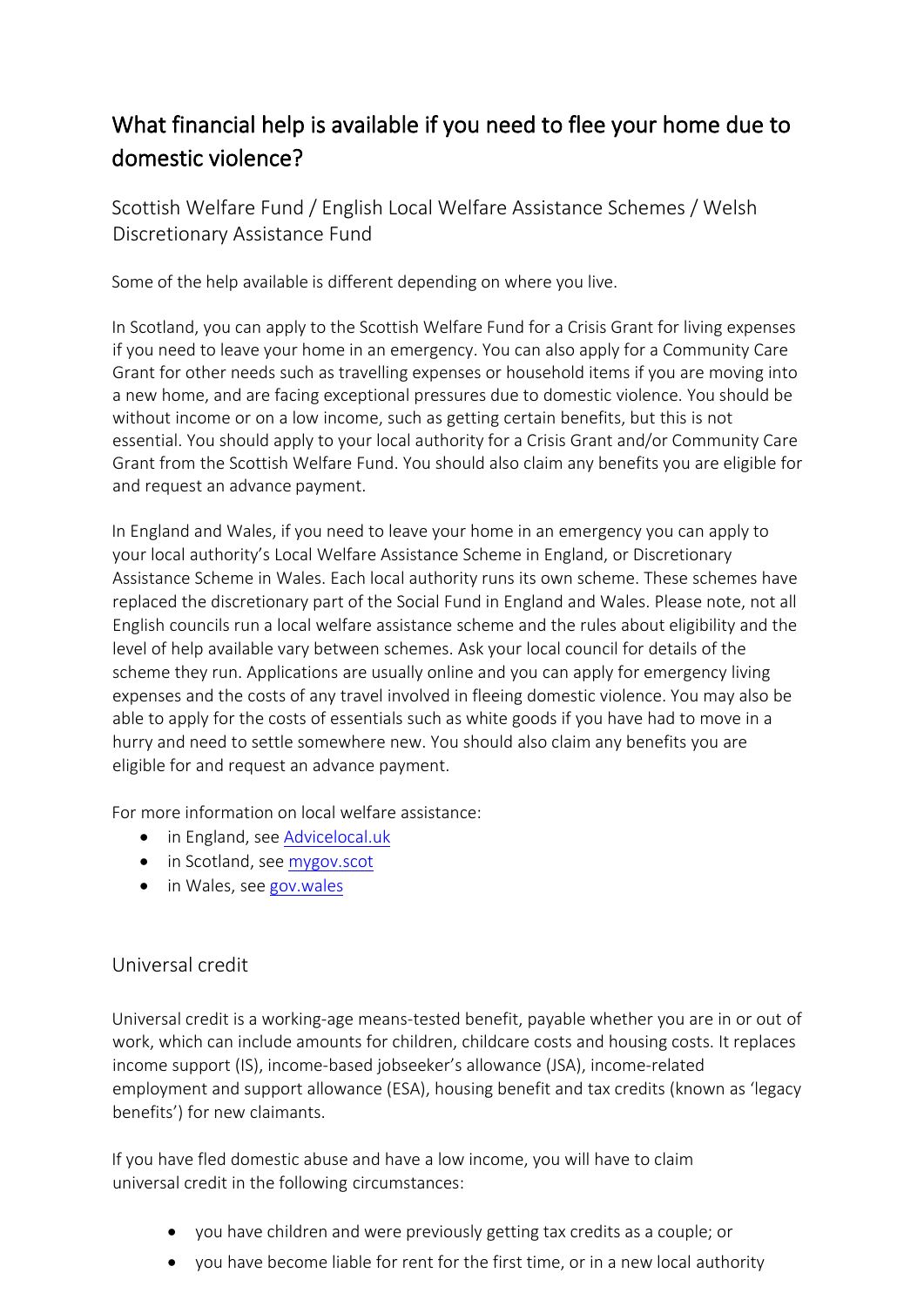area; or

• you are not getting any of the 'legacy benefits'. If you are getting a legacy benefit, get advice to see if you would be better off on universal credit.

If you get universal credit and then move into a refuge provided by a local authority, housing association, charity or voluntary organisation because you have left your home due to domestic violence, or are placed in temporary homeless accommodation, you can get universal credit, but you need to claim housing benefit from your local authority to get help with your housing costs.

#### Universal credit payments

Universal credit is usually paid monthly in arrears. Payment is made for each monthly assessment period, normally a week after the end of the assessment period. This means you may wait 5 weeks for your first universal credit payment. You can request a short-term advance if you are in financial hardship – this can be up to 100% of your estimated entitlement, and is usually repaid from your future payments over 24 months. In Scotland, you can ask for your universal credit to be paid twice a month, and for the amount for rent to go direct to your landlord. In some circumstances, in England and Wales it may be possible to have payments more frequently than once a month and for the amount for rent to go direct to your landlord but such 'alternative payment arrangements' are discretionary.

A change of circumstances normally takes effect from the start of a monthly assessment period. If you have left your former partner and were previously getting universal credit as a couple, notify the DWP via your online universal credit account or the universal credit helpline that you are now claiming for yourself as a single person and for any children you are responsible for. You can be paid as a single person (or lone parent) for the whole of the monthly assessment period in which you left your former partner, and your claim will continue to run on the same monthly assessment period as before. If universal credit was being paid into your former partner's account, it is vital that you notify the DWP of your own account details before your first payment is due. Get advice if you have difficulties opening a bank or building society account. If you are a professional supporting someone who has experienced domestic abuse contact CPAG's Survivors Welfare Advice Project for help (for contact details, see below).

#### Universal credit work-related requirements

Most universal credit claimants are subject to work-related requirements, such as attending work-focused interviews if their youngest child is aged one, preparing for work if their youngest child is aged two, and if their youngest child is aged three or over, they are normally subject to all work-related requirements, but can agree limitations on hours of work. You are at risk of a sanction if you do not comply with your work-related requirements without good reason.

If you have experienced or been threatened with domestic violence within the last six months, you should not be subject to any work-related requirements for a period of 13 weeks if you provide evidence of the abuse from a person acting in an official capacity, such as the police or a social worker. This exception can only be applied once in any 12-month period. If you have a child under 16, you should not have to be available for or look for work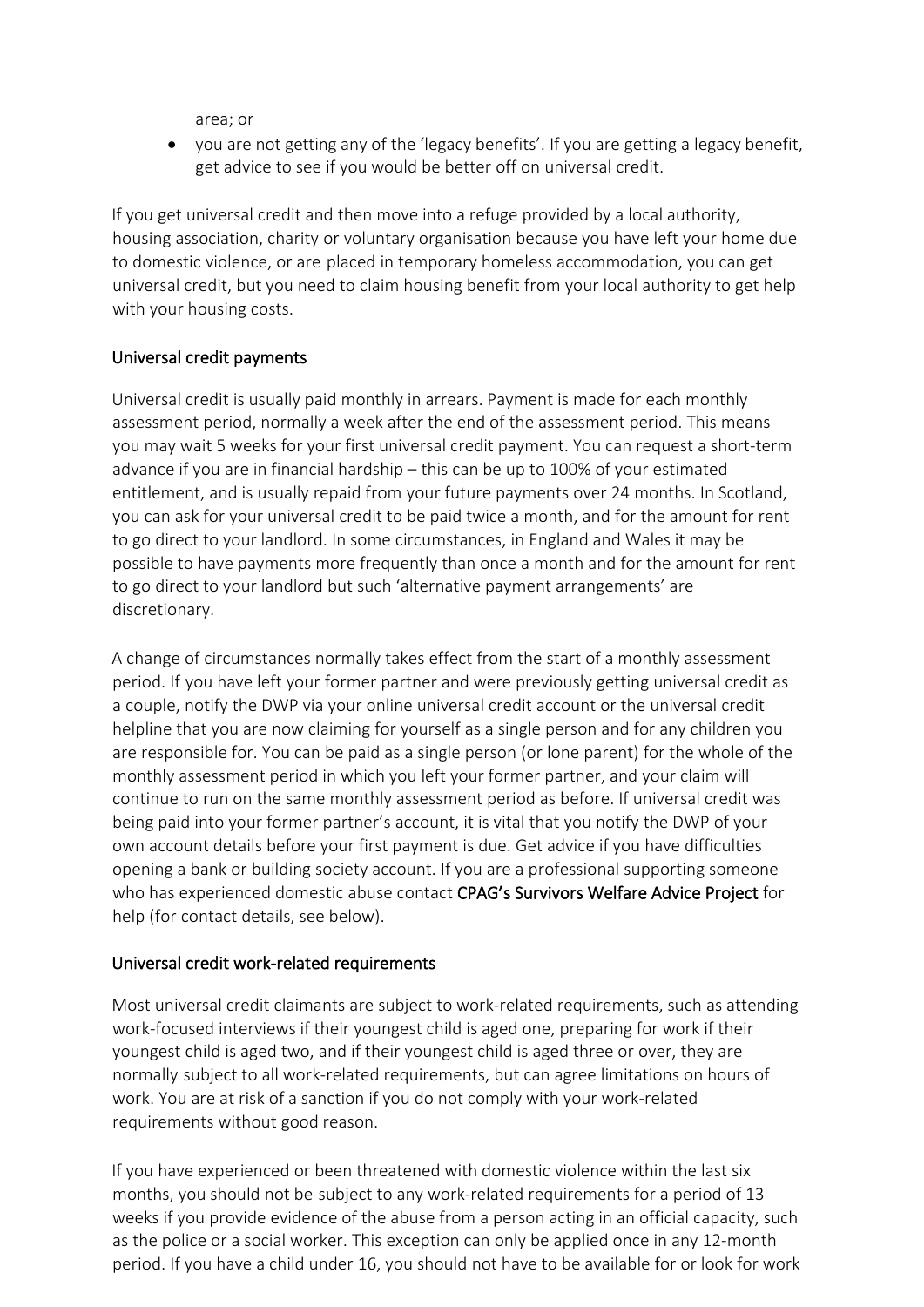for a further 13 weeks, but may be required to attend work-focused interviews or prepare for work.

If you are responsible for a child under 16 who has been a victim of, or witness to, violence or abuse, or has been affected by the death of a family member in the last two years, and this has disrupted your normal childcare responsibilities, you can be allowed a month in which you do not have to look for work or be available for work. This can be allowed once in each six-month period in the two years following the event. However, if the incident is the same episode of domestic violence for which you have been allowed the period of 13 or 26 weeks described in the above paragraph, the month runs at the same time.

### Two-child limit

No child element is included in your universal credit or child tax credit for a child born on or after 6 April 2017 if you are already claiming for two or more other children. This is known as the 'two-child limit'. An exception to the two-child limit applies if the child was likely to have been conceived as a result of rape or in a controlling or coercive relationship and you are not, or are no longer, living at the same address as the alleged perpetrator.

A controlling or coercive relationship includes behaviour which caused you to fear on at least two occasions that violence would be used against you, or that caused you serious alarm or distress which had a substantial adverse effect on your day-to-day activities. You must provide evidence from an 'approved person' confirming that you had contact with them or another 'approved person' about the rape or coercive or controlling relationship. A list of who counts as an 'approved person' is set out in guidance and includes a health care professional, social worker or other approved organisations. This third-party evidence is not needed if there has been a conviction for the offence of rape or coercive controlling behaviour in the UK, or a similar offence abroad, or a Criminal Injuries Compensation award in respect of a sexual offence, physical abuse or mental injury, and it is likely that the offence or injury resulted in the conception.

For more information on this exception to the two-child limit, see [gov.uk](http://www.gov.uk/government/publications/support-for-a-child-conceived-without-your-consent)

### Housing benefit

If you are in a refuge or temporary homeless accommodation, you claim housing benefit for your rent and universal credit for yourself and your children.

If you have fled your home due to fear of violence but intend to return, eg, when your former partner has been excluded or convicted, you can continue to receive housing benefit or the universal credit housing element for that home for up to 52 weeks of a temporary absence. In this situation, if you are in temporary accommodation, you can get housing benefit for your temporary home as well as housing benefit or the universal credit housing element for the home you are temporarily away from.

# The benefit cap

Universal credit and working-age housing benefit can be reduced if your total income from certain 'specified benefits' is more than the 'benefit cap'. If you live outside Greater London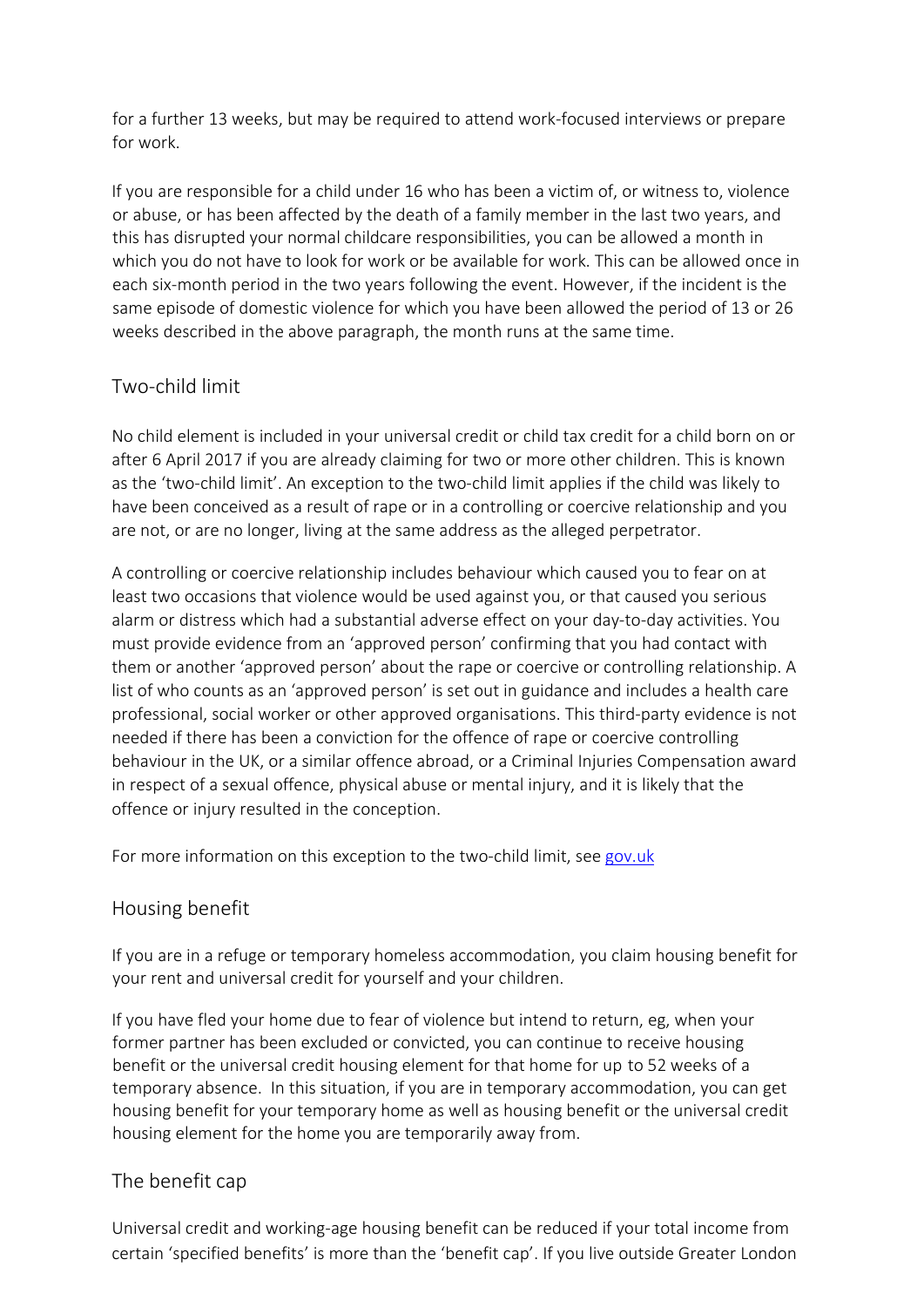the benefit cap is £384.62 a week, or £1,666.67 a month, for lone parents, and £257.69 a week, or £1,116.67 a month, if you are a single person without children. If you live in Greater London it is £442.31 a week, or £1916.67 a month, if you are a lone parent, and £296.35 a week, or £1284.17 a month, if you are single without children.

In some circumstances the benefit cap does not apply eg, if you get ESA and are in the support group, or your universal credit includes the limited capability for work-related activity element or the carer element, or you get working tax credit or carer's allowance, or if you, or a child you are responsible for, get personal independence payment, disability living allowance or child disability payment. The benefit cap also may not apply if you are in a nine-month (or, for housing benefit, 39-week) 'grace period' after stopping work, or, for universal credit, if you work and your net earnings are £617 a month or more.

'Specified benefits' include JSA, ESA, child benefit and maternity allowance. If you are claiming universal credit, universal credit is also a specified benefit and if you are claiming housing benefit, housing benefit, income support and child tax credit are also specified benefits.

The benefit cap is most likely to affect you if you have a large family or are living in accommodation with a high rent. If you are staying in a refuge, the housing benefit you get for this type of accommodation does not count towards the benefit cap, so your housing benefit can cover the higher charges usually associated with the additional support and security provided. If you are getting housing benefit on two homes under the rule described above, you may be affected by the benefit cap. For further information on the benefit cap, see [gov.uk.](https://www.gov.uk/benefit-cap)

# Universal credit, housing benefit and the sanctuary scheme

If you or a member of your household have been subject to domestic violence, or been threatened with it, and you are living in social rented property that has been adapted under the 'sanctuary scheme' (which is a scheme to provide additional security in the home) your housing benefit or your universal credit housing costs element is not reduced if you have more bedrooms than you are thought to need (ie, the bedroom tax does not apply to you). In order for the bedroom tax not to apply you normally must not be living with the perpetrator and you must provide evidence from someone acting in an 'official capacity' which confirms that you have been in contact with them about the domestic violence or threat of it and that you live in property that has been adapted under the sanctuary scheme.

### Child tax credit

If you were getting tax credit as a couple, your entitlement ends when you are no longer part of that couple and usually you will have to make a new claim for universal credit instead. You will still receive a final decision about your old joint child tax credit claim which you made with your ex-partner. If there was an overpayment in the joint tax credit claim, you should not be asked to repay more than 50% of the overpayment.

If you report that you have been affected by domestic violence, your case should be handled by a dedicated team who must ensure that your claim is dealt with appropriately, eg, you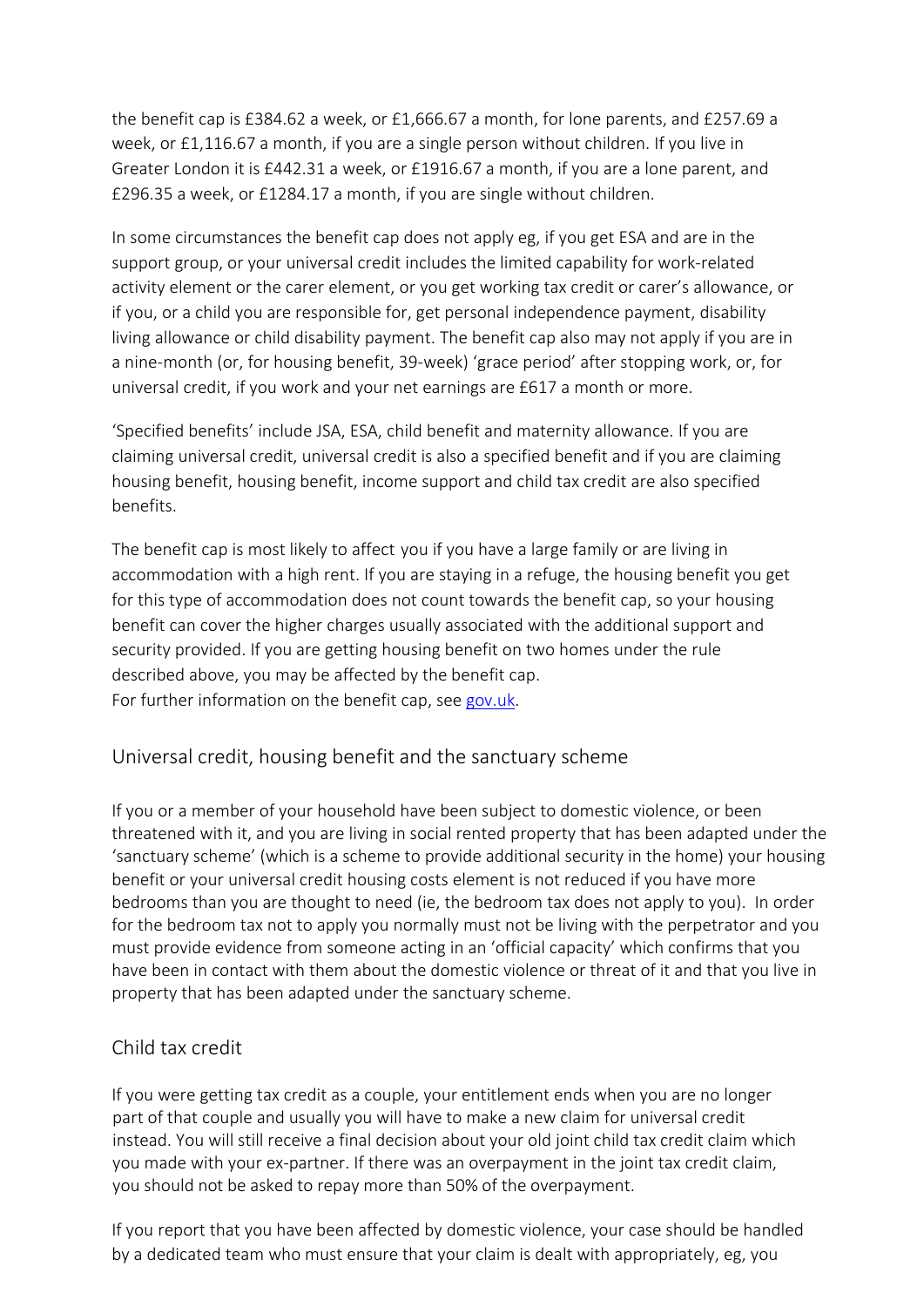should not be asked to provide information that could put your safety at risk.

# Child benefit

Child benefit is usually paid to the person responsible for the child. If you were not the child benefit claimant before fleeing domestic violence, you should make a new claim for the child or children you are responsible for. It can take several weeks to change claimants, unless your former partner agrees to withdraw his/her claim.

If you had opted not to receive child benefit due to the 'high income child benefit charge' because your former partner's income was over £50,000 a year, you should ask for payment to be reinstated once you have separated (unless your own income is over £50,000).

## Pension credit

If you are over pension age, you can claim pension credit as a single person. Pension credit is a means-tested benefit for older people. You are allowed more to live on and are not required to look for work, and cannot be sanctioned. If you have children, an additional amount for your child(ren) may be included in your pension credit.

## Means-tested benefits and your former partner, property or savings

If you are claiming universal credit, income support, income-based JSA, income-related ESA, housing benefit or a council tax reduction, your claim is not affected by your former partner's income. Any payment of child maintenance you receive is ignored when working out your benefit entitlement. If you receive spousal maintenance, this counts as your income and does affect your entitlement.

If you have fled a property of which you were the owner or joint owner, the value of the property is ignored for at least 6 months following a relationship breakdown, or longer in other circumstances, eg, if your former partner is a lone parent, or if you are taking legal advice to return to the property or taking steps to sell your share.

If you had a joint account with your former partner, you will need to open an individual account in your own name to receive payments of benefits. You may be treated as having a 50 per cent share of jointly held savings, but if you are unable to access a joint account due to domestic violence, you should argue that the value is nil for means-tested benefits. You should also seek legal advice on gaining access to your share, and on other financial issues.

More information on help available for the DWP if you have experienced domestic abuse or violence, see [gov.uk.](https://www.gov.uk/government/publications/domestic-violence-and-abuse-help-from-dwp)

### People from abroad

People from abroad may find that their rights to claim benefits are limited, depending on their immigration status, and should seek specialist advice.

People from abroad who entered the UK as the partner of a British citizen or settled person and have fled domestic violence may be entitled to claim benefits under a special concession. If you have 'no recourse to public funds' as a condition on your stay in the UK, this concession allows you access to public funds so that you are not at risk. You can apply for a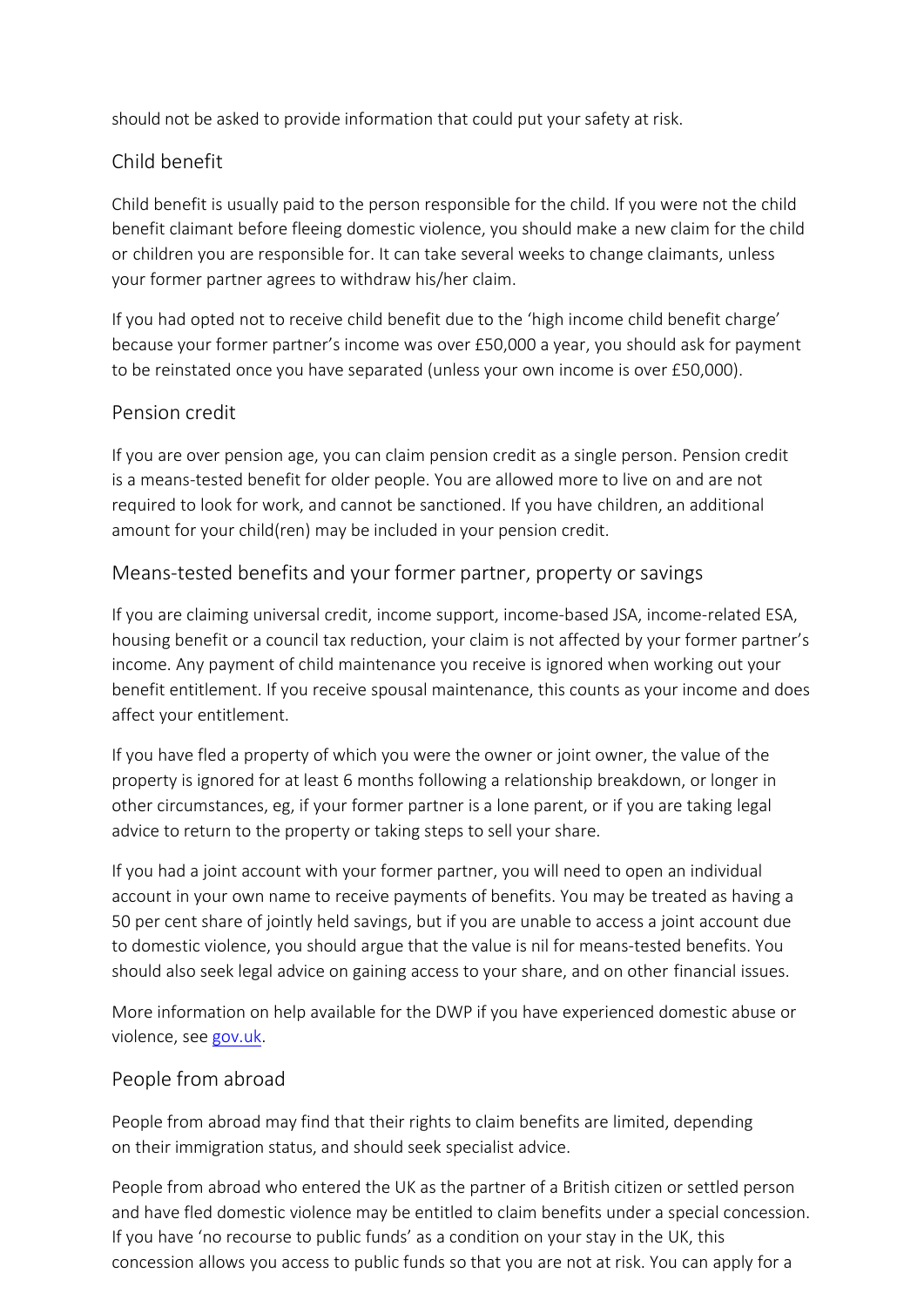'Destitute Domestic Violence Concession' from the Home Office to allow you limited access to benefits for three months. You should seek specialist immigration advice to apply for indefinite leave to remain in the UK.

To apply for a destitution domestic violence (DDV) concession, se[e gov.uk](https://www.gov.uk/government/publications/application-for-benefits-for-visa-holder-domestic-violence)

# Further information and advice on domestic abuse

In an emergency call 999

Women's Aid is a federation of frontline domestic abuse services, supporting women and children.

Women's Aid (England)

Live online chat: [chat.womensaid.org.uk](https://chat.womensaid.org.uk/) Monday- Friday 8am - 6pm, Saturday and Sunday 10am-6pm

Email: [helpline@womensaid.org.uk](mailto:helpline@womensaid.org.uk) Website: [womensaid.org.uk](https://www.womensaid.org.uk/)

Welsh Women's Aid

Free 24-hour Helpline: 0808 80 10 800 Text 24 hour: 078600 77 333

Type Talk 18001 0808 80 10 800

Email: [info@livefearfreehelpline.wales](mailto:info@livefearfreehelpline.wales)

Website: [welshwomensaid.org.uk](http://www.welshwomensaid.org.uk/) 

Scottish Women's Aid

Scottish Women's Aid is the lead organisation in Scotland working towards the prevention of domestic abuse, and is the collective voice for 36 local member groups. For your local group contact

0131 226 6606 or see [womensaid.scot/find-nearest-wa-group/](https://womensaid.scot/find-nearest-wa-group/) . Website: [womensaid.scot](https://womensaid.scot/find-nearest-wa-group/)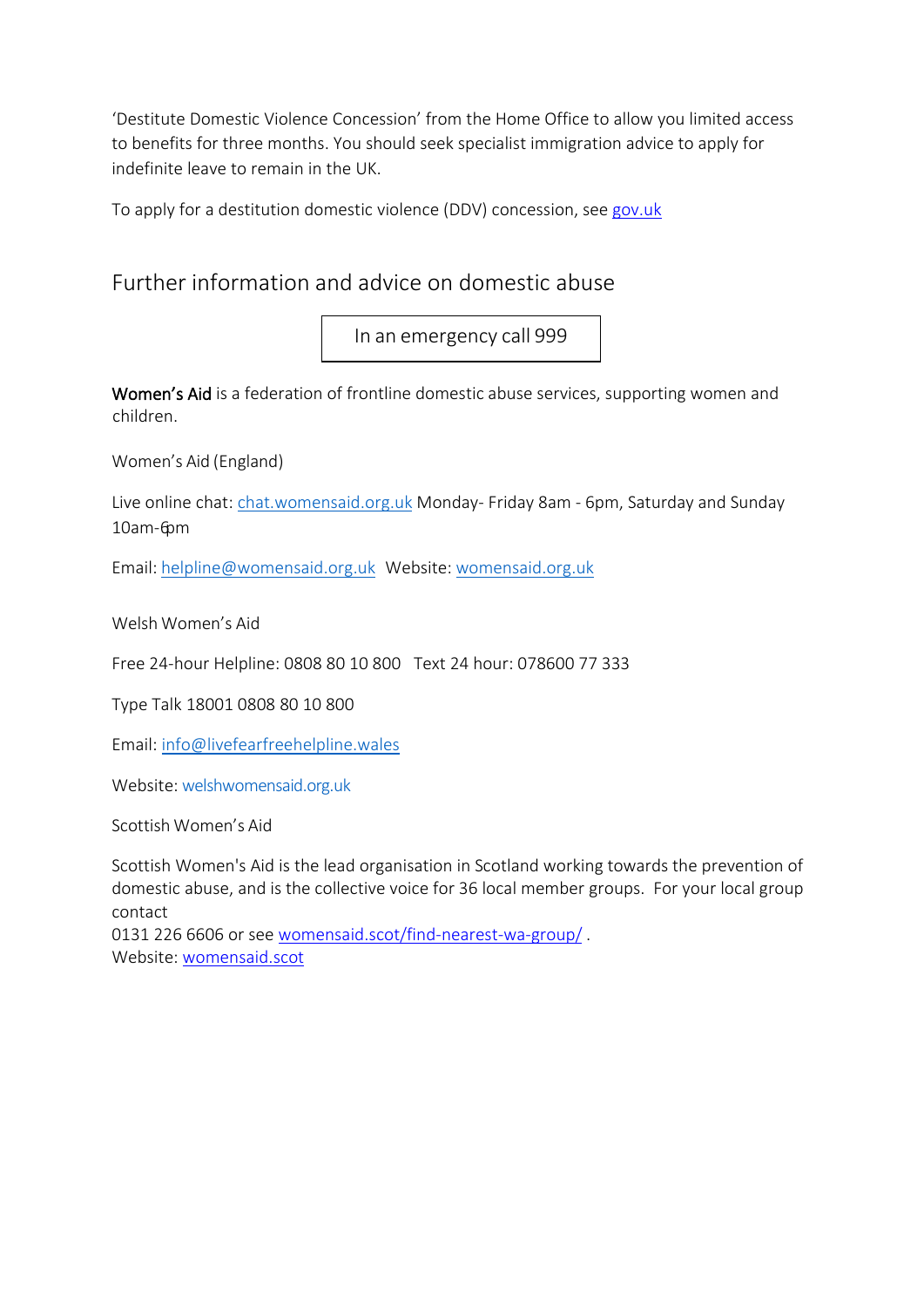#### Scotland's domestic abuse and forced marriage helpline

0800 027 1234 (24 hours a day, 7 days a week)

Email: [helpline@sdafmh.org.uk](mailto:helpline@sdafmh.org.uk) Website: [sdafmh.org.uk](http://www.sdafmh.org.uk/) Online chat: sdafmh.org.uk/contact-us/Refuge

Help and support for all victims of domestic violence. Refuge can help you find a refuge vacancy for you and your children and support you to find local assistance.

Freephone 24-hour National Domestic Abuse Helpline: 0808 2000 247

Online chat: [nationaldahelpline.org.uk/Chat-to-us-online](http://www.nationaldahelpline.org.uk/Chat-to-us-online) Monday - Friday 3-10pm British sign language helpline: [nationaldahelpline.org.uk/en/bsl](http://www.nationaldahelpline.org.uk/en/bsl) Monday - Friday 10am-6pm

Send a message: [nationaldahelpline.org.uk/Contact-us](http://www.nationaldahelpline.org.uk/Contact-us)

#### Respect Men's Advice Line

Help and support for male victims of domestic violence.

Freephone helpline: 0808 801 0327 Monday - Friday 9am-

8pm

Email: [info@mensadviceline.org.uk](mailto:info@mensadviceline.org.uk)

Website: [mensadviceline.org.uk](http://www.mensadviceline.org.uk/) Webchat: [mensadviceline.org.uk/contact-us/](https://mensadviceline.org.uk/contact-us/) Wednesday - Friday 10-11am and 3-4pm

#### Galop

Help and support for LGBT+ people who have experienced domestic abuse.

Freephone helpline: 0800 999 5428 Mon - Fri 10am - 5pm, Wed - Thurs 10am - 8pm

Email: help@galop.org.uk

Webchat: [galop.org.uk/get-help/helplines/](https://galop.org.uk/get-help/helplines/) Wednesday and Thursday 5-8pm

Website: [galop.org.uk](http://galop.org.uk/)

CPAG advice lines for advisers and support workers

#### CPAG's Survivors Welfare Advice Project

The Survivors Welfare Advice Project (SWAP) is a free UK-wide service run by CPAG which offers advice to professionals working with domestic abuse survivors on issues relating to their benefit claims and entitlement by telephone and email.